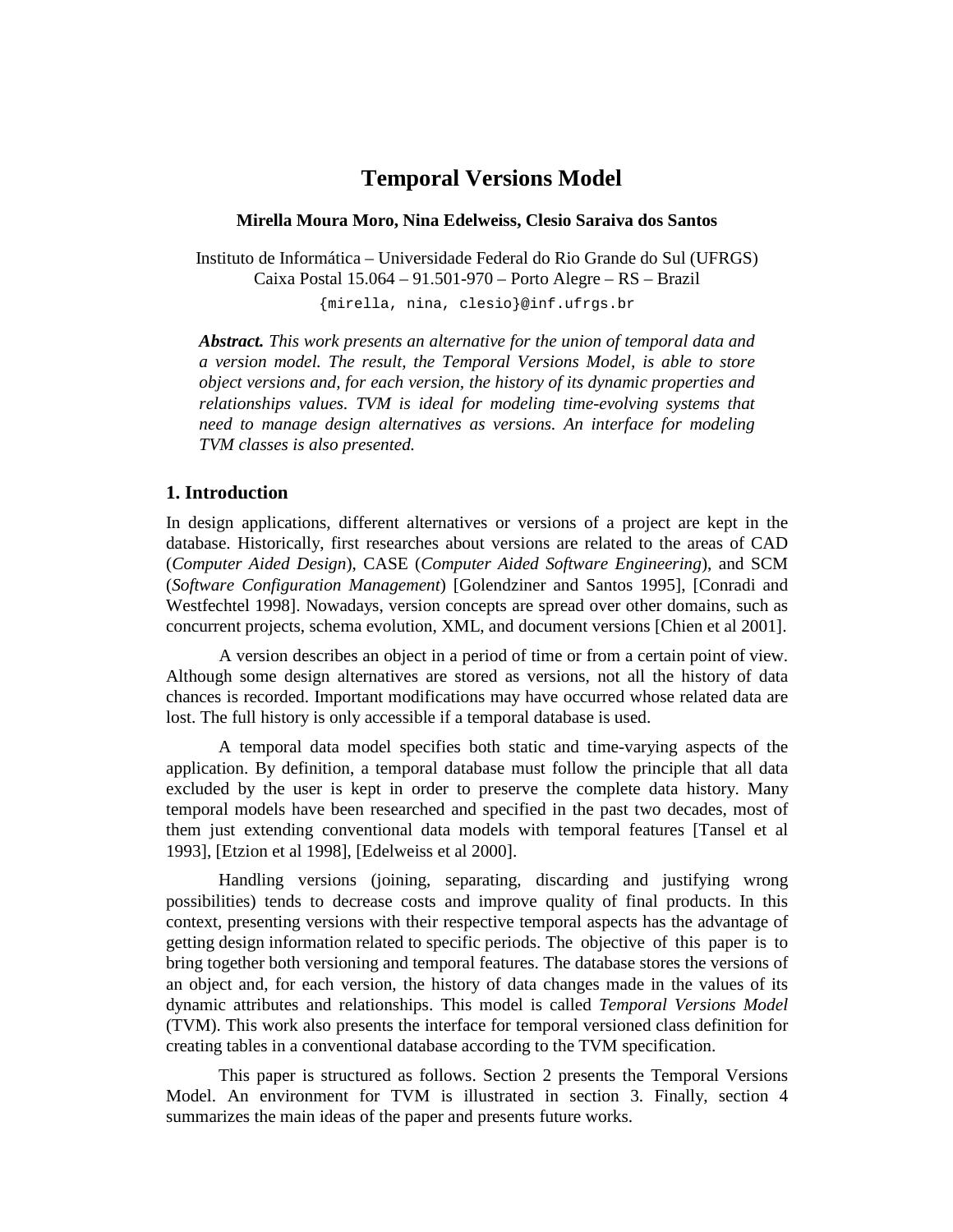## **2. Temporal Versions Model - TVM**

The concept of *version* enables the user to keep different design alternatives. Versions can be defined as distinct snapshots of an object under development, in different states, which share some identifiable common characteristics. There are two types of version, according to the level in which versioning is applied: *class versioning* (evolution of classes) and *instance versioning* (modifications of the properties inside the instances). Only the second type of versioning is considered in this paper.

 Instance versioning implies that different versions of the same object differ only by values of some of their properties. However, only versioning is not enough to store all history changes in instances with versions. Only those values that are identified explicitly by the user as a new instance version are kept. The addition of the temporal dimension enables to store the whole evolution of attribute and relationship values of the instances. Hence, the proposed model (TVM) is based on the concepts of instance versioning and time, allowing the storage of object versions and, for each version, its lifetime and the history of all the changes made on its elements.

 Figure 1 presents the TVM base class hierarchy. Basically, TVM allows two types of classes: (i) standard classes, for which neither versions nor temporal features are available (defined as *Object* subclasses), and (ii) temporal versioned classes, supporting both features (defined as *TemporalVersion* subclasses). The class *TemporalObject* has methods to manage temporal labels. The class *TemporalVersion* has the version attributes *configuration* and *status* (that informs if the version belongs to a configuration and its status, respectively) and the navigation attributes *ascendant*, *descendant*, *predecessor*, and *successor*. Finally, the class *VersionedObjectControl* has attributes to report the current version, the number of configurations and versions, the first and last versions, the next version number, and whether the user has specified a current version or not. All classes have methods to get and update the attributes and methods with specific functions detailed in reference [Moro et al 2001a].



**Figure 1. TVM base class hierarchy** 

 In TVM, time is associated to objects, versions, attributes and relationships, allowing a better and more flexible modeling of reality. The user can define attributes and relationships as *static* (when they do not have the values variation stored) or *temporal* (all the values changes are stored creating their histories). A class may present attributes and relationships of both types.

 A temporal versioned object has a timeline for each of its versions. As more than one version of the object may be available at the same time, two different time orders are supported by TVM: (i) branched time for an object, due to its different versions timelines, and (ii) linear time within each version. Time varies in a discrete way, and temporality is represented in the Model through temporal intervals with bitemporal timestamps (*valid intervals* store the history of an evolving reality, while *transaction*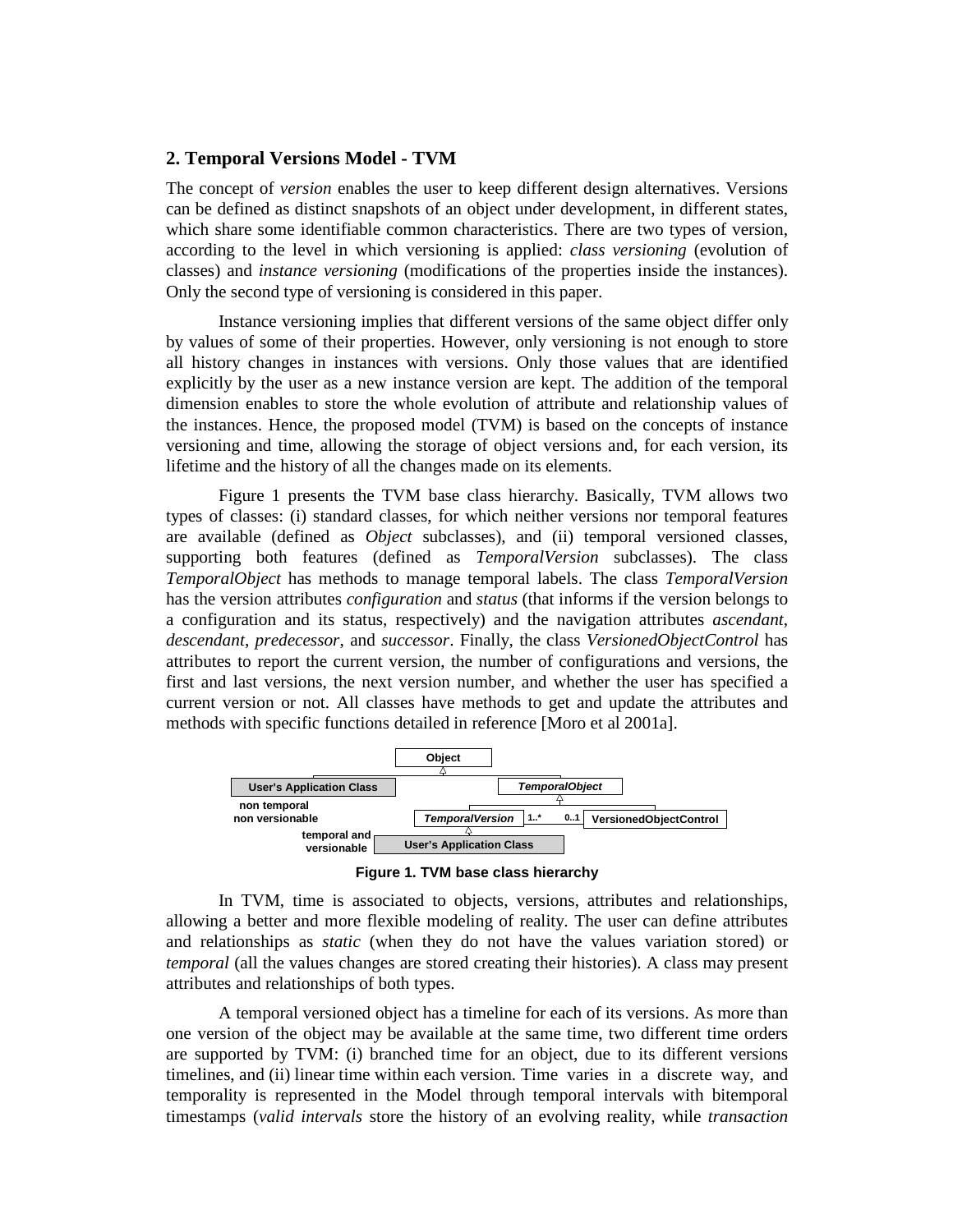*intervals* store the sequence of temporal classes states in the database). Temporal attributes and relationships are associated with the temporal labels, for valid and transaction intervals.

 Versions of a real world entity must be kept together. Grouping versions of the same object constitutes a *versioned object*. Class instances are one of the following: a versioned object, a version, or an object without versions. Versions in versioned object are related through a derivation relationship, defining a *directed acyclic graph*. Each versioned object has a *current version*, used whenever operations are applied to a versioned object without specifying one of its versions. The current version is defined by the system as the most recently created. The user may also set a different version to be the current one.

A class definition language for TVM is completely defined, with a simplified syntax presented in Figure 2. The clause *HasVersions* specifies temporal versioned classes. The clause *temporal* indicates if the property will have its evolution stored. A class may be temporal or common aggregation of other classes. The specification of the inverse relationship indicates if the relationship has two modes of navigation.



**Figure 2. Simplified definition language syntax** 

 TVM has many other features, such as: temporal integrity rules, graphical representation, versions states (*Working*, *Stable*, *Consolidated*, *Disable*), extension inheritance [Moro et al 2001a, 2001b, 2001c, 2001d].

 Reference [Moro et al 2001b] presents a complete modeling example and a comparative study with models OODAPLEX [Wuu and Dayal 1993] and TVOO [Rodriguez, Ogata and Yano 1999]. In summary, TVM proposes a hierarchy as the basis for the user classes specifications, while TVOO uses a formal framework, and the OODAPLEX extension works with a hierarchy of abstract time types. TVM and OODAPLEX allow temporal versioned objects among normal objects, while TVOO specifies that all objects are temporal. TVM and OODAPLEX have both transaction and valid times, while TVOO has only transaction time. Concerning versioning, each change generates a new version in TVOO, while the user must create explicitly new versions in TVM. This latter feature is important in order to limit the data space and to provide a better performance. Finally, the three models have logical exclusion and excluded objects cannot be recreated in TVOO.

# **3. TVM Environment**

The use of a powerful temporal data model does not require a specific database management system (DBMS) that supports it to implement an application. Existing commercial DBMSs can be used for this purpose as long as a proper mapping from the temporal data model to the data model underlying the adopted DBMS is provided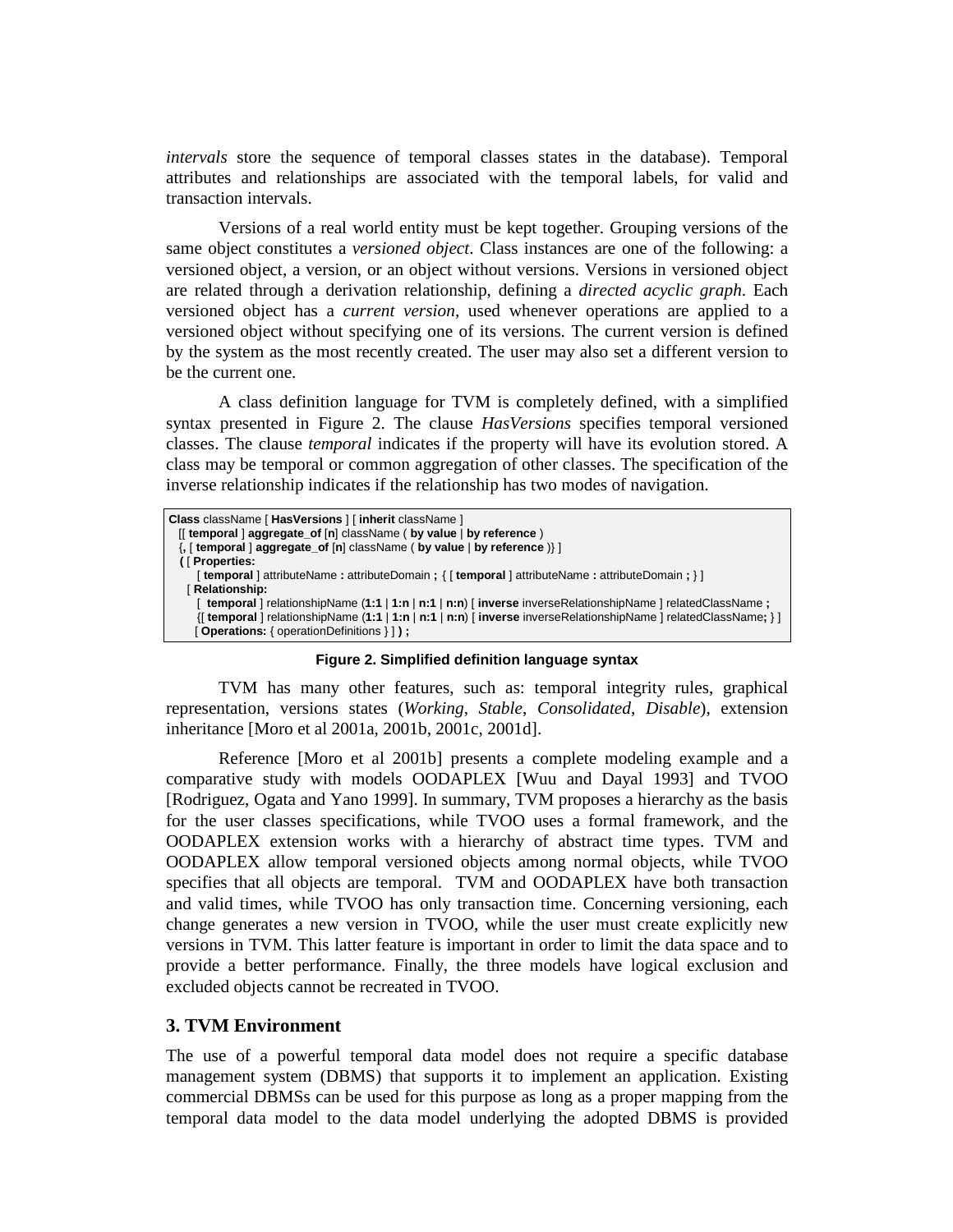[Edelweiss et al 2000]. In order to test the feasibility of this approach, TVM was mapped to a commercial database. The DB2 database was chosen because it supports of temporal data types similar to the SQL-92 standard [Snodgrass 2000]. The mapping is divided in two parts: the representation of the model's hierarchy, and the mapping of the application classes [Moro et al 2001a].

 The TVM Environment has a set of interfaces for modeling classes, handling and querying instances. Specifically, in the interface for TVM class definition, the user may specify the classes in a definition tree and map the specification to TVM Definition Language and to SQL, in order to store the system in the underlying database. Figure 3 presents the interface and part of a simple example.



**Figure 3. TVM Environment, classes specification and TVM definition language** 

## **4. Summary and Concluding Remarks**

This paper proposes the Temporal Versions Model (TVM) to be used as a data modeling alternative. TVM is ideal for modeling time-evolving systems that need to manage design alternatives as versions. Among its main features are: integration with existing specifications, storage of evolution and design alternatives, branched time order (not usual in the models found on the literature in which the time order is almost always linear), homogeneous treatment for valid and transaction timestamps.

 Some questions and improvement suggestions are still open, such as: language support for new literal and structured type specifications; data manipulation language; rules for ensuring the ACID properties; operations for generating configurations, restoring logically removed objects, and creating an entity based on an existing entity.

 This work is part of a project that aims to implementing an integrated environment software for class specification, object versioning, versions management, query, and visualization. The phase of TVM specification and implementation is almost complete. Publications about this work are presented in references [Moro et al 2001a, b, c, d]. TVM has a query language already defined [Moro et al 2001e], [Moro et al 2002]. This language is being mapped to SQL in order to run on top of mapped tables. A complete data manipulation language (with create, insert, update and delete statements) is also under development. Furthermore, the same project is extending TVM to support schema versioning and evolution, with a plan already proposed.